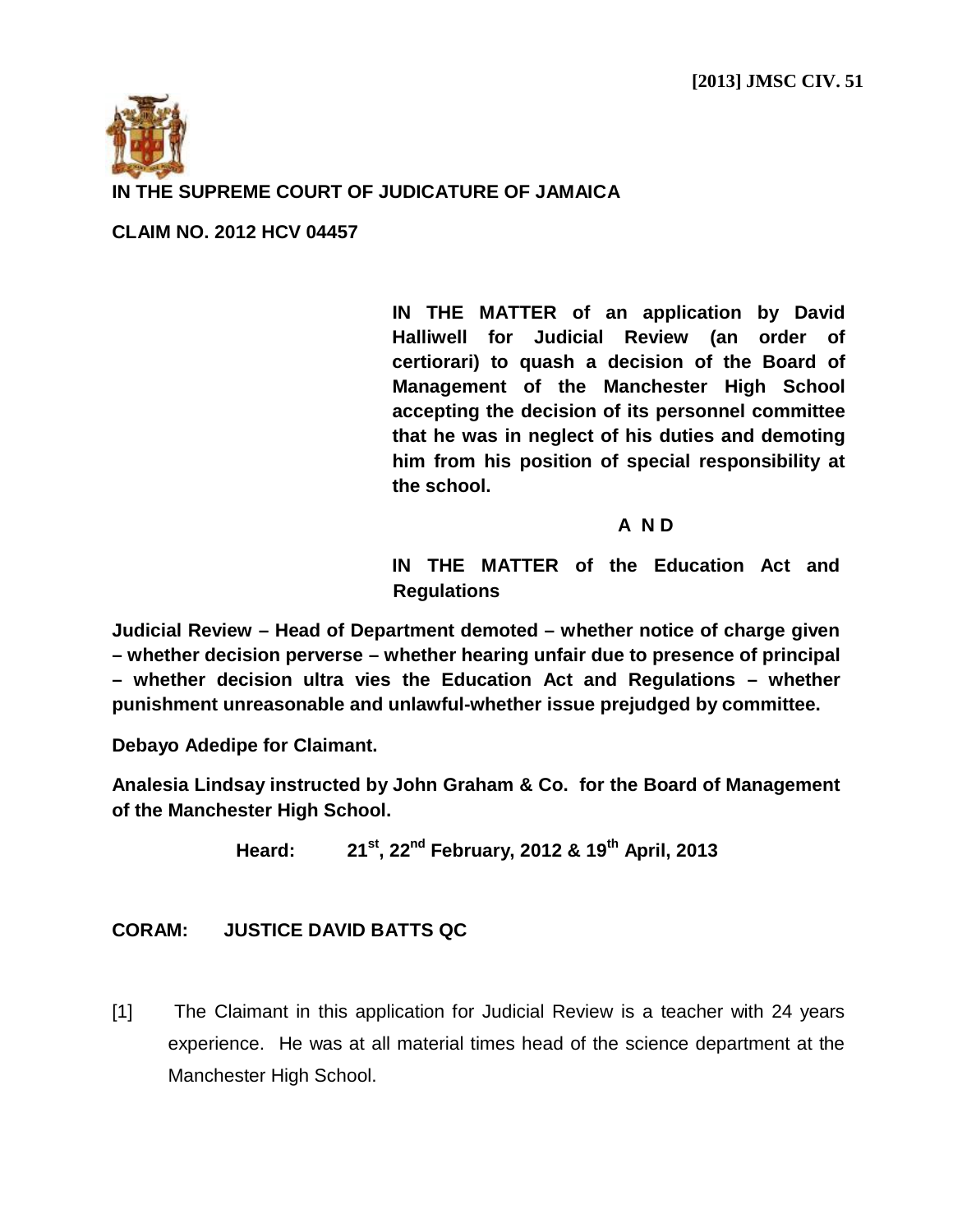- $[2]$  On the 21<sup>st</sup> day of August, 2012 the claimant obtained permission to apply for certiorari to bring to this court and quash a decision of the Board of Management of the Manchester High School (hereinafter referred to as the Board) demoting him from his post of Special responsibility that is Head of the Science Department.
- [3] The Order of the 21<sup>st</sup> day of August 2012 among other things also:
	- a) Ordered a stay of the proceedings against the applicant.
	- b) Ordered full disclosure of the following documents:
		- i) the minutes of the meeting at which the complaint was first considered by the Board
		- ii) the notes of proceedings before the personnel committee and all documents used there
		- iii) the minutes of the meeting of the Board at which the recommendation of the personnel committee was considered.
- [4] The grounds for relief in the Claimants Amended Fixed Date Claim form may be summarized as follows:
	- a) The Claimant was found guilty and punished for an offence for which he had not been charged.
	- b) The decision was perverse and unreasonable
	- c) The decision was the result of an unfair process as the investigation which preceded it was "unilateral" and the matter was therefore prejudged.
	- d) The decision was based upon a reversal of the burden of proof.
	- e) The committee relied on documentation which had not been supplied namely his assessment for 2010
	- f) The decision was made based on the recommendation of the personnel committee without the applicant being given an opportunity to be heard.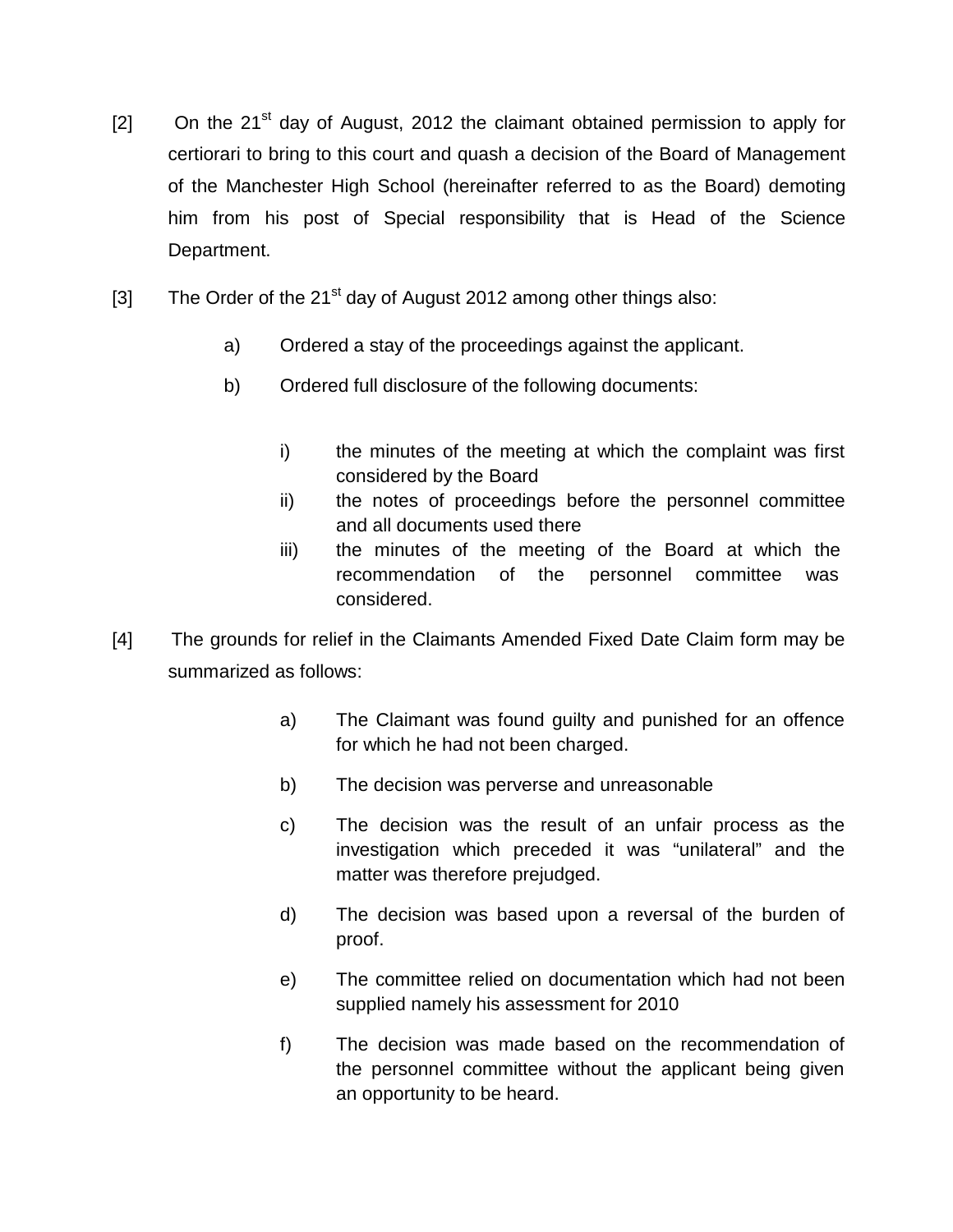- g) The decision was made without consideration of the applicant's record
- h) The decision was made without a quorum being present
- i) The decision was tainted with bias by the presence of the person laying the complaint against the claimant and members of the personnel committee who had made the recommendation.
- j) The requirement that the claimant submit lesson plans fortnightly was unreasonable and contrary to the provisions of the Education Act and Regulations.
- k) The penalty imposed on the claimant was unreasonable, disproportionate excessive and unlawful.
- [5] The Claimant relied on affidavits dated  $8<sup>th</sup>$  August 2012, 17<sup>th</sup> August 2012, 3<sup>rd</sup> September 2012 and  $7<sup>th</sup>$  December, 2012 in support of his claim. The Board relied on the Affidavits of Malcolm Housen and Karlene Thompson both dated 22<sup>nd</sup> November 2012.
- [6] There was no cross-examination as the facts were not in dispute. The relevant facts may be summarized as follows:
	- i) The claimant has been a teacher at the Manchester High School for 19 years, for 12 of which he has been Head of the Science Department.
	- ii) He is a very good teacher and has received commendations and recognition. His most recent results in Biology 1 and 2 and Chemistry 1 and 2 speak for themselves as he received 100% passes in both subjects in 2011 at the CXC. See Exhibit DH2 to Affidavit of David Halliwell dated 3<sup>rd</sup> September, 2012. The Board says when results over a 5 to 10 year period are considered they show poor results in some years and moderate success in others so the results are "not consistent." The Board admits he is a very good teacher.
	- iii) In his review of the  $20<sup>th</sup>$  July 2010 it was noted,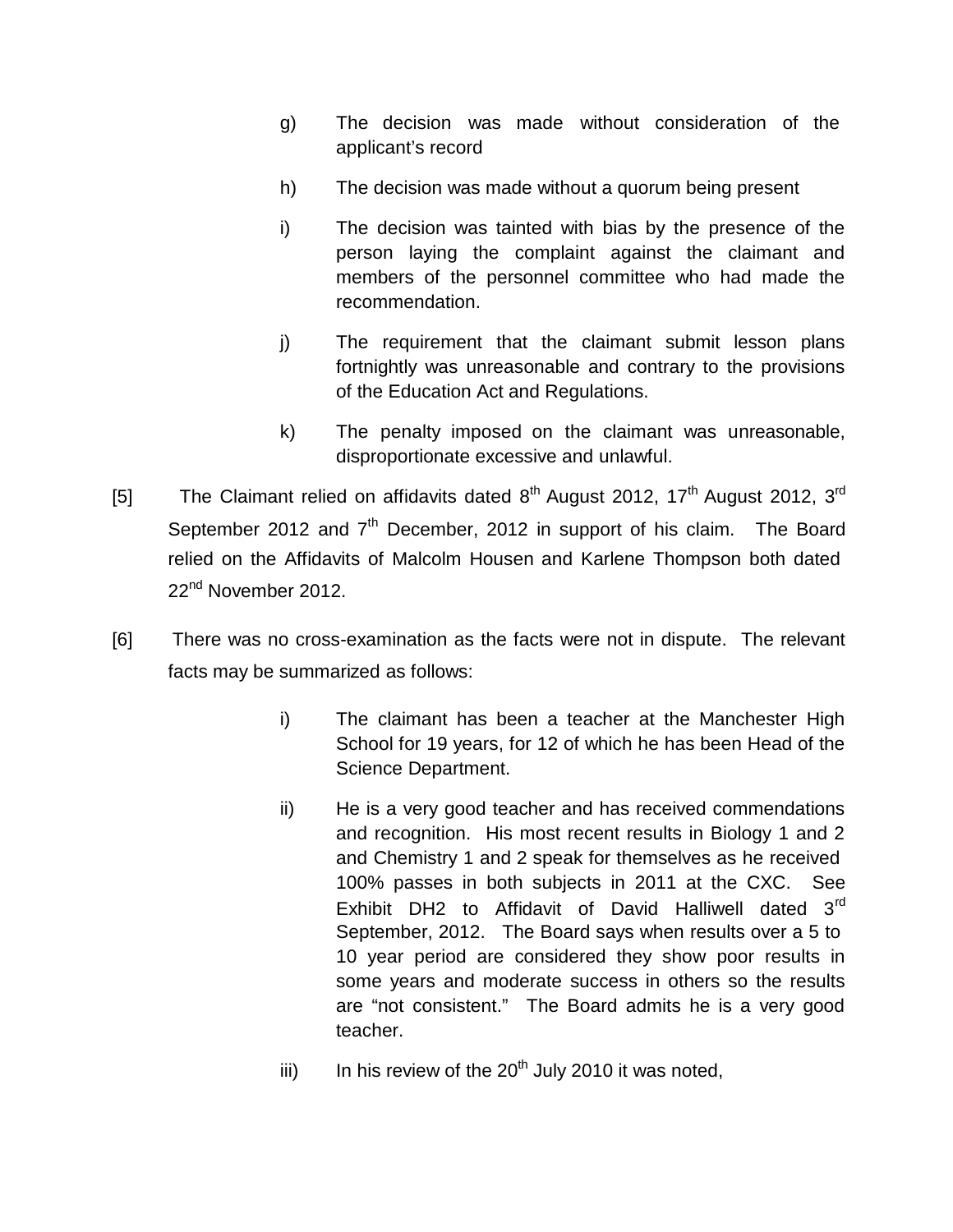"Mr. Halliwell is very negligent in preparing and submitting lesson plans" and "Teacher's negligence in submitting plans is of concern. Sometimes he does well in other areas."

- iv) In that same review document of  $20<sup>th</sup>$  July, 2010, which was signed by the claimant, it was noted "after much discussion on the issue teacher will submit lesson plans as required by the school."
- v) By Memorandum dated  $25<sup>th</sup>$  November 2011, 30<sup>th</sup> November 2011, 13<sup>th</sup> January 2012, 9<sup>th</sup> February, 2012, 28<sup>th</sup> February 2012 and  $18<sup>th</sup>$  April 2012 the Vice Principal (Dorrette Nelson) repeatedly asked the claimant to submit lesson plans for the subjects he taught as well as for the other teachers in his department. It is therefore apparent that he did not live up to the promise he made which is referred to at paragraph (iv).
- (vi) At a Board of Management meeting held on the  $29<sup>th</sup>$ February 2012, the Human Resource Committee reported on two teachers who are heads of department and failed to submit lesson plans. The principal was asked to write to the Board on the matter. Those minutes also reflect that a letter was written to David Halliwell regarding neglect of duties and failure to develop lesson plans on a consistent basis. See Exhibit DH5 Para 24 Affidavit of David Halliwell dated  $3<sup>rd</sup>$ September 2012.
- (vii) "A Notice by Personnel Committee to Teacher" dated 19<sup>th</sup> March 2012 was issued to the Claimant under the hand of Karlene Thompson, Chairman of the Personnel Committee. The Notice read as follows:

"Application has been made by Mr. Josford Gabriel Principal Manchester High School Path Road Mandeville, Manchester to the Personnel Committee under the Education Act and the Education Regulations 1980, that you be required to answer to the following charges based on the complaint attached hereto:

1. Neglect of duty – In that despite repeated efforts to have you lead the department by example in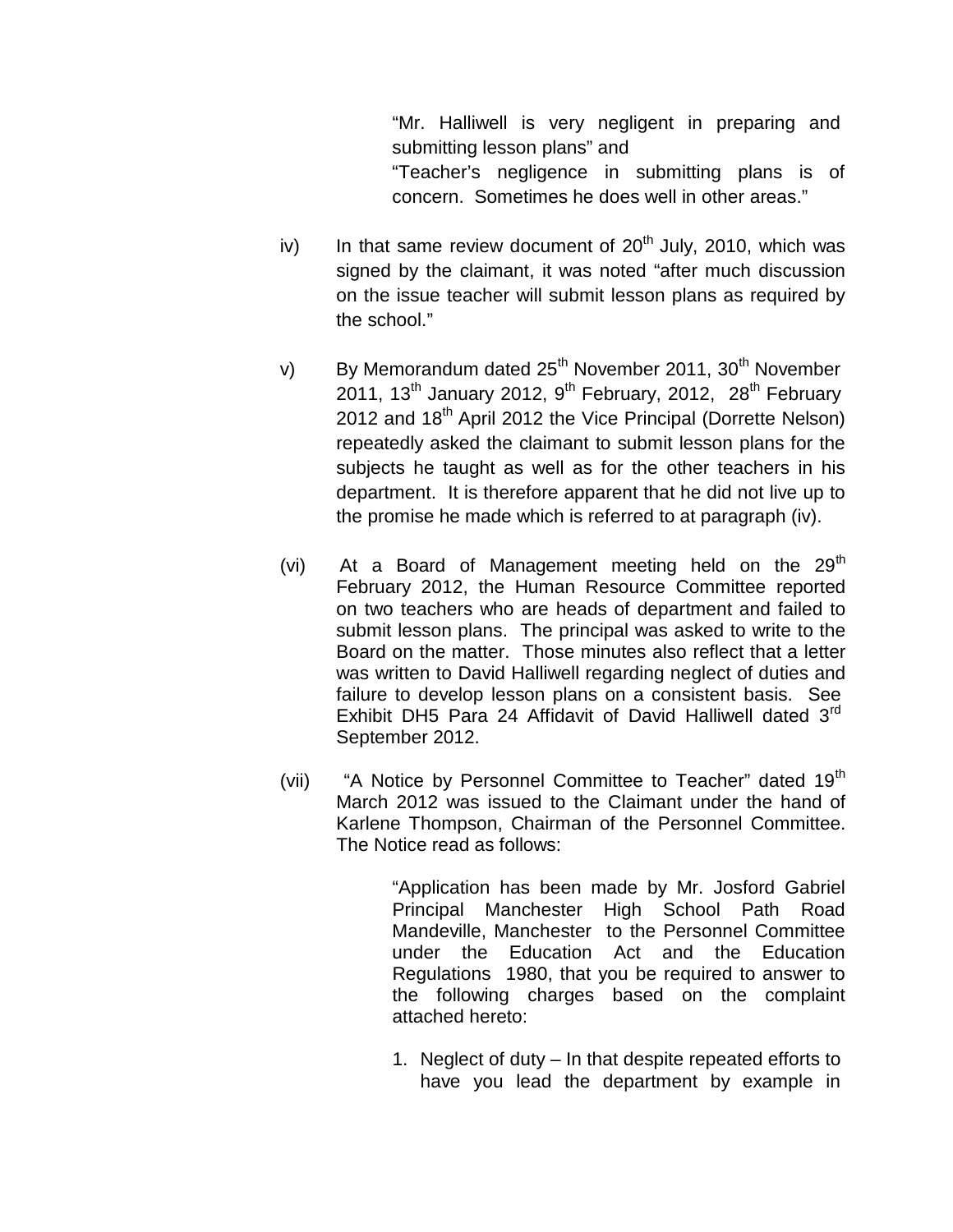planning for students learning, you fail to develop lesson plans on a consistent basis.

AND TAKE NOTICE that the  $19<sup>th</sup>$  day of April 2012 is the date fixed for the hearing of the Application by the Personnel Committee. The Personnel Committee will sit at Manchester High School, Perth Road, Mandeville, Manchester at 5:00 p.m.

You have the right to have a friend or an Attorney at Law appear with you at the hearing and make representations on your behalf to the Personnel Committee.

AND TAKE FURTHER NOTICE that if you fail to appear the Personnel Committee may proceed in your absence. And if the charges are proceeded against you, any one or more of the following penalties may be recommended against you.

- 1. You be admonished/censured
- 2. You be demoted if you held a post of special responsibility.
- 3. Your appointment as a teacher with Manchester High School be terminated."
- (viii) The Personnel Committee hearing took place on the  $19<sup>th</sup>$ April 2012. The Claimant attended with a representative Mr. Howard Thompson. The minutes of this hearing record the fact that at the February 2012 Board Meeting the principal reported to the Board that the Claimant had neglected his duty by consistently failing to develop lesson plans on a timely basis the minute stated,

"The Board of Management at the said meeting directed the Personnel Committee to ascertain the facts. The Committee investigated the matter and advised the Board that Mr. Halliwell should answer to the charges.

Having investigated the charges, the Personnel Committee was of the opinion that Mr. D. Halliwell indeed neglected his duties to develop lesson plans on a timely basis and as such, should be brought before the Committee to defend his actions."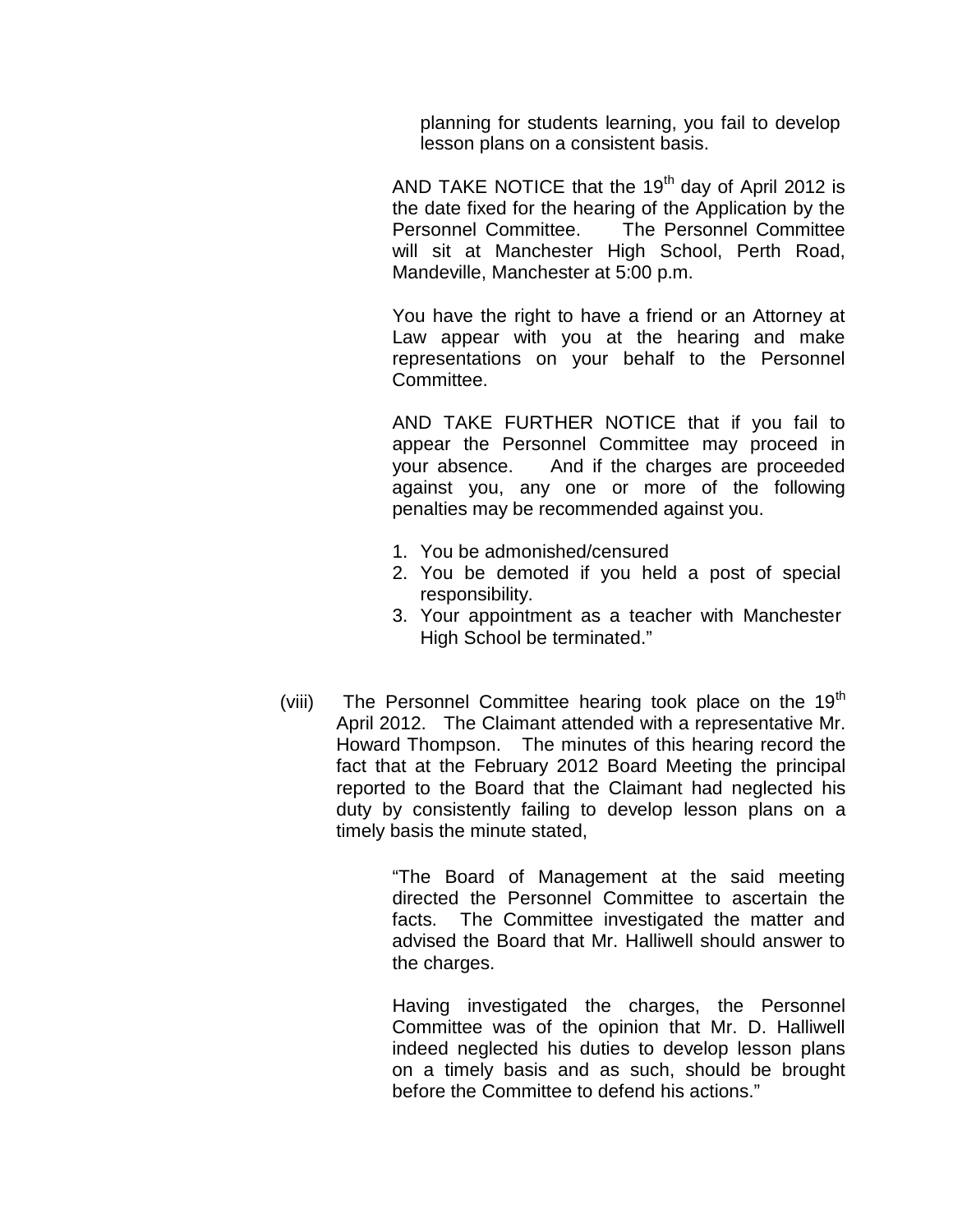$(ix)$  At the hearing on the 19<sup>th</sup> April 2012, the Chairman of the Personnel Committee asked the claimant, "what is your response to the charges made by the principal?'

He responded as follows:

"I agree that I have not been consistent with writing lesson plans, but that does not say I don't plan my lessons, I plan for students and not the administration."

 $(x)$  The minutes of 19<sup>th</sup> April 2012 records a long exchange between the claimant and the committee. At one point in the meeting the Principal and the Vice Principal were invited into the meeting and also participated, the following exchange is worthy of quotation,

> "Mr. Housen stated that Mr. Halliwell happened to have a post of responsibility, so he was not only to prepare his plans, he was to see that other lesson plans were prepared by the teachers under his charge. So if Mr. Halliwell was not preparing plans what he was saying was that he was planning the lessons for the students and not for Administration, so apparently they would not need Administration. Mr. Halliwell said that you did need Administration, but the duty of the Administration was to do other things than to examine Lesson plans. Mr. Housen stated that one of the duties, was that the Vice Principal was to review lesson plans and that could not be reviewed in one's head, so they have a system in place where lesson plans were written and presented to them for revision.

> Mr. Housen then asked Mr. Halliwell why he refused to submit the lesson plans.

> Mr. Halliwell said that it was not that he refused to submit lesson plans as not always doing something did not mean you have refused to do it. He said that he was busy because he spent a lot of time after school helping students so finding the time to write lesson plans was difficult. He said that he placed his students and their needs above the Administration. He said that his duty was to teach effectively and to not to waste time to write very long lesson plans. He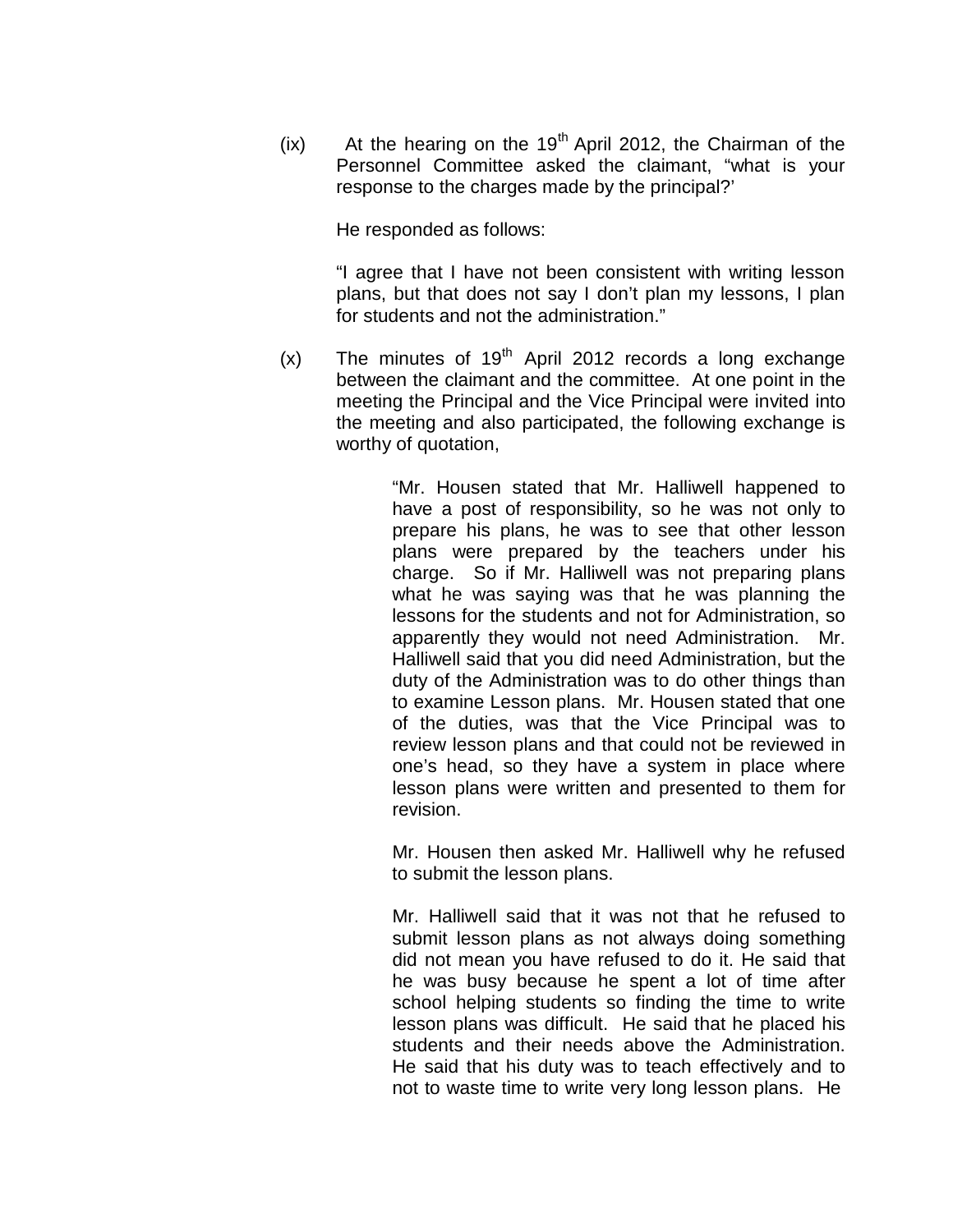said that he was trying to improve on that and had a certain amount of lesson plans written and certainly next year because he had a lot electronically stored, they would be adjusted and would be available."

- xi) Later in the meeting the principal stated "there was no doubt about Mr. Halliwell's quality as a teacher and his content and versatility in all science subject areas at CSEC & CAPE levels." He said, the issue had to do with "his leadership of the department in the crucial area of planning; and further we should be able to use his lesson plans for training younger teachers which would be a part of improving the profession."
- xii) Towards the end of the meeting with the Personnel Committee the Claimant promised to work on developing his lesson plans over the summer holidays so during the term he, "would be able to develop plans on a timely basis."
- xiii) At a meeting of the Board of Management on the  $1<sup>st</sup>$ May, 2012 the chairman of the personnel committee reported on the Claimant's hearing of  $19<sup>th</sup>$  April, 2012. A letter dated  $1<sup>st</sup>$  May, 2012 from the personnel committee to the Board was read to the meeting. The letter recommended that Mr. David Halliwell be demoted. It should be noted that the claimant was not the only person under consideration for such a breach. The minutes record the following,

"After extensive discussion all seven (7) members of the Board of Management present at the meeting excluding the principal voted in favour of the demotion of Miss Tanya Tomlinson and Mr. David Halliwell."

xiv) The decision of the Board was communicated to the Claimant by letter dated  $10^{th}$  May, 2012, in the following terms:

> **"**Re: Outcome of hearing into matter neglect of duties in Lesson planning at Manchester High **School**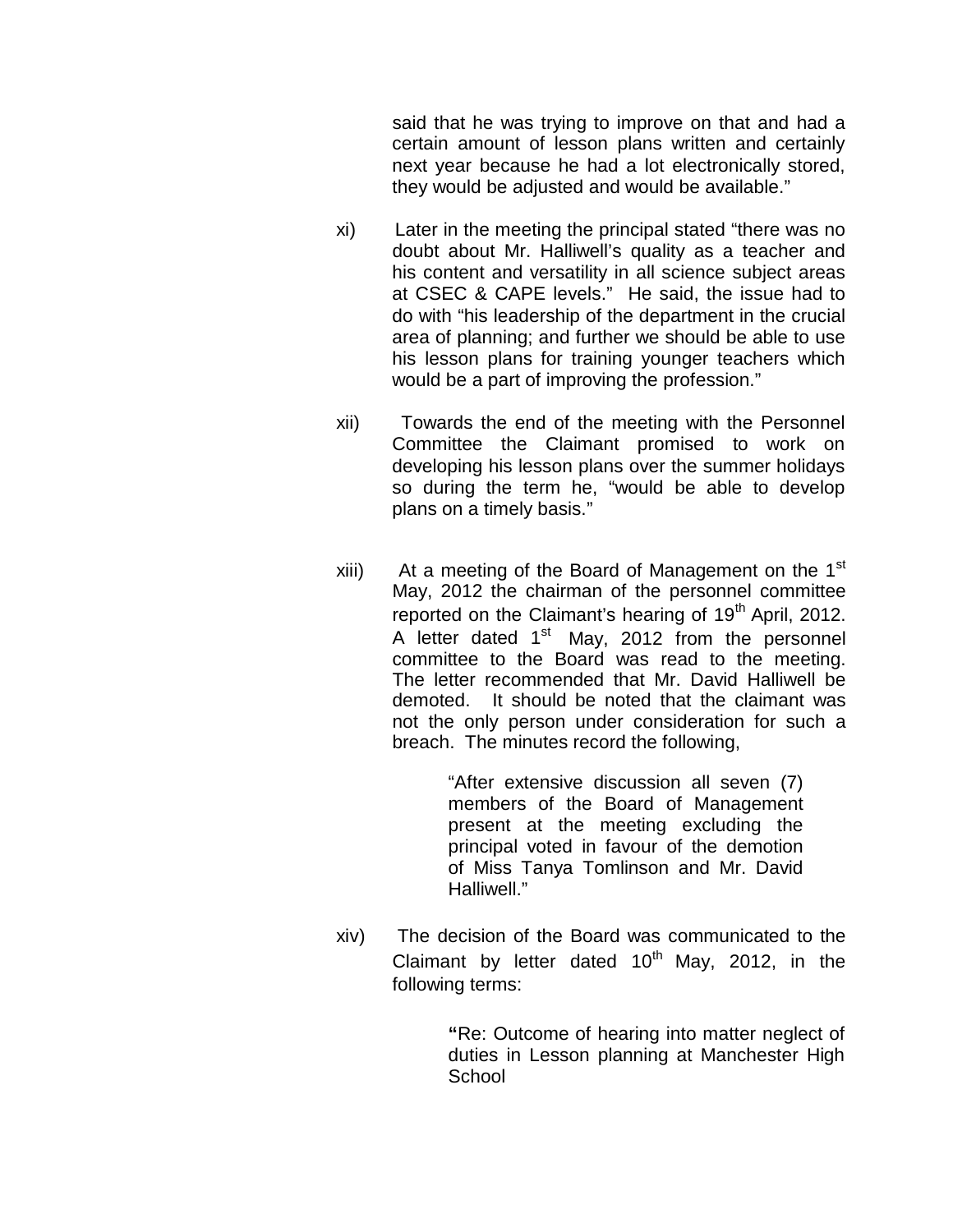The Board of Management at its meeting of May 1 2012 received in writing from the Personnel Committee that the charge of neglect of duties in "writing and submitting lesson Plans" has been proved and further recommend that you be demoted from you (sic) post of Special responsibility.

The Board of Management unanimously upheld the decision.

Pursuant to Clause 57 sub-clause 6, we hereby advise that effective August 1 2012 you will be demoted from your post of special responsibility; this is Head of Science Department.

In the future we hope that you will make every effort to improve your performance in this critical area."

[7] Each party to this claim filed written submissions and were also allowed to make oral submissions. The submissions centered on the grounds of complaint as listed in paragraph 4 above. In this judgment I will therefore treat each separately.

# [8] The claimant was found guilty and punished for an offence for which he had not been charged.

I found no merit whatsoever in this ground. Claimant's counsel submits that the Claimant was charged with neglect of duty in that he failed to develop lesson plans on a consistent basis. On the other hand he was found guilty of neglect of duties in 'writing and submitting' lesson plans. Counsel seemed to think that "development" of lesson plans is entirely different and unconnected to "writing and submitting" lesson plans. As I indicated to counsel in the course of submission, the charge was neglect of duty, the particulars of the charge was failing to develop lesson plans. Furthermore proof of the development of lesson plans could only take place if they were written and submitted. In any event it is manifest on a reading of the minutes of the hearing that the claimant was well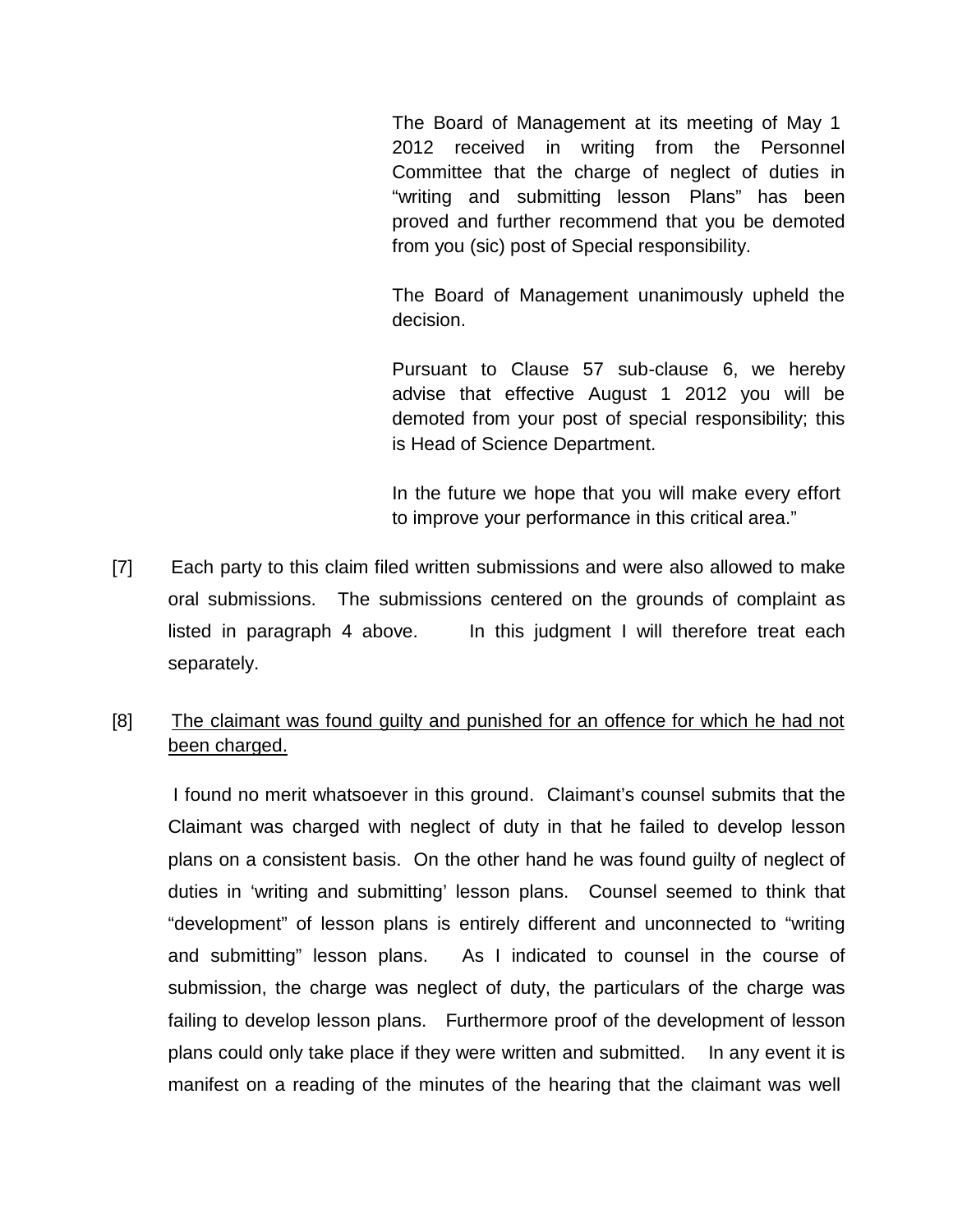aware of the requirement to submit lesson plans and had promised to do so. The minutes of the hearing do not reflect surprise at the charge or any misunderstanding as to the case he was required to meet. This ground of challenge fails.

## 9. The decision of the Personnel Committee is perverse and unreasonable

The contention here is that when regard is had to the Claimant's years of distinguished service the findings and recommended punishment are so unreasonable that no reasonable committee would have arrived at them. It is the decision of this court that not only are the results not perverse and unreasonable but that when regard is had to the history of requests for lesson plans and the fact that his responsibilities included seeing to it that the teachers in his department submitted lesson plans, the decision of the Personnel Committee could hardly have been otherwise. Indeed with his note of defiance the claimant having said he planned for students not for administration, it left, the committee with little alternative. This ground therefore has no merit.

# [10] The decision was the result of an adverse process as the investigation which preceded it was unilateral and the matter was therefore prejudiced.

The submission in this regard, was that the "investigation" referred to in the minutes of the  $19<sup>th</sup>$  April 2012 amounted to a prejudging of the issue and therefore denied the Claimant a fair hearing.

In response to this submission Counsel for the Board relies on Regulations 56 & 57 of the Education regulations. These provide:

> "56. Where the board of a public educational institution receives a complaint in writing that the conduct of a teacher employed by the Board is of such that disciplinary action ought to be taken against the teacher, it shall, as soon as possible, refer the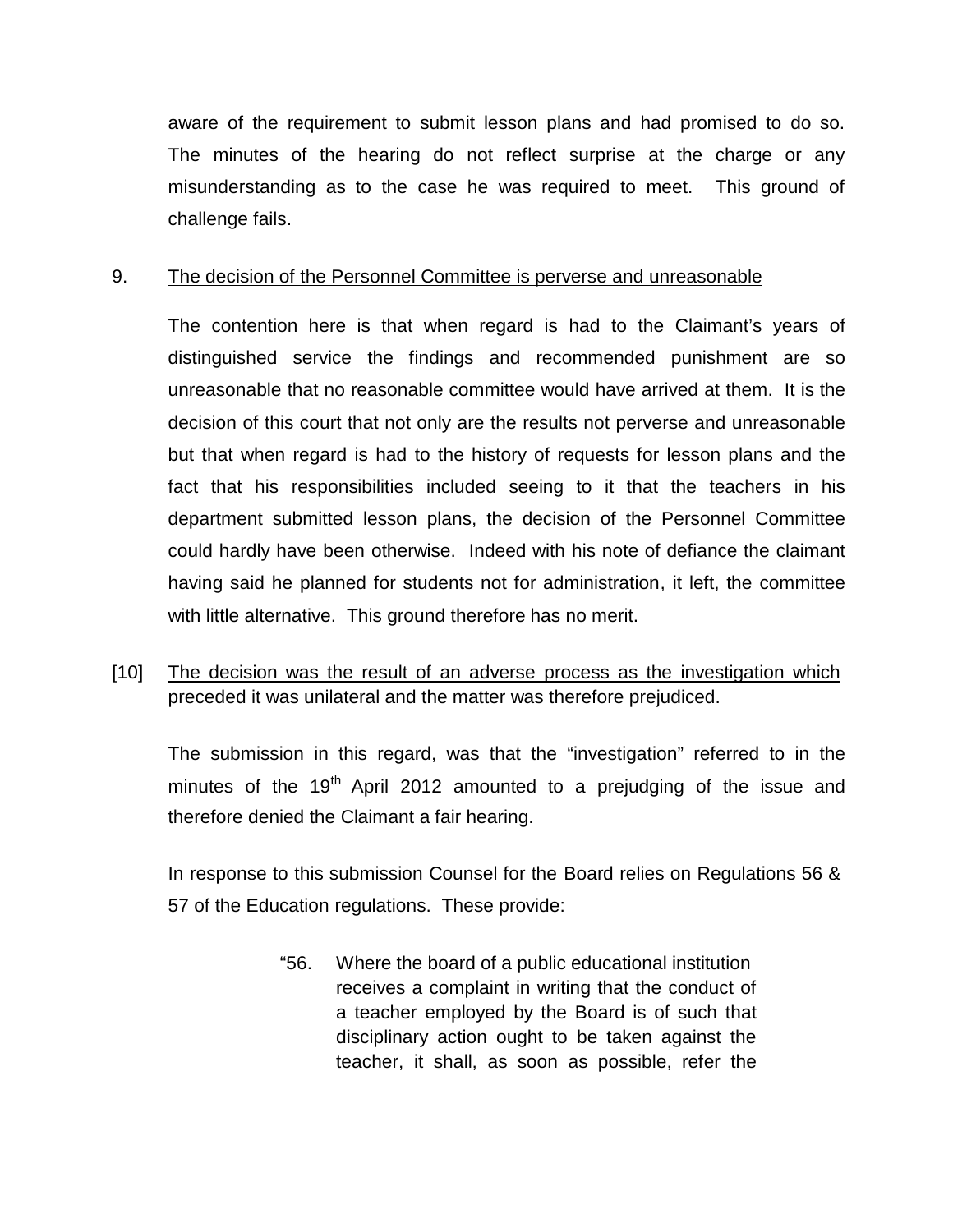matter to its personnel committee for consideration pursuant to regulation 85.

57. 1) The personnel committee shall consider the complaint referred to it under regulation 56 and –

> a). if it finds that the complaint is trivial and that a hearing is unnecessary, report such finding to the Board forthwith; or

> b). if it finds that a hearing should be held, notify the complainant in writing of the date, time and place of the hearing and give written notice within a period of not less than fourteen days before such date to the person complained against of –

- i) The charge or charges in respect of which the hearing is proposed to be held.
- ii) The date, time and place of the hearing
- iii) The penalties that may be imposed under the Regulations if the charges are proven against such person; and
- iv) The right of the person complained against and a friend or his attorney to appear and make representations to the committee at the hearing.
- [11] Counsel for the Board submitted that the regulations not only contemplated but clearly authorized a preliminary investigation which would determine whether or not a hearing was required. This submission I agree with. Indeed it is not an unusual approach in these administrative tribunals. The Legal Profession Act also contemplates a preliminary determination (in the absence of the attorney) of whether or not a hearing is to be held. Counsel relied on the decision by the Judicial Committee of the Privy Council in Easton Wilberforce Grant v The Teachers Appeal Tribunal & AG PCA No. 45 of 2005 in which the same regulations were considered. In that case one ground of complaint was that the Personnel Committee had not had a preliminary investigation of the matter. Their Lordships stated in that regard,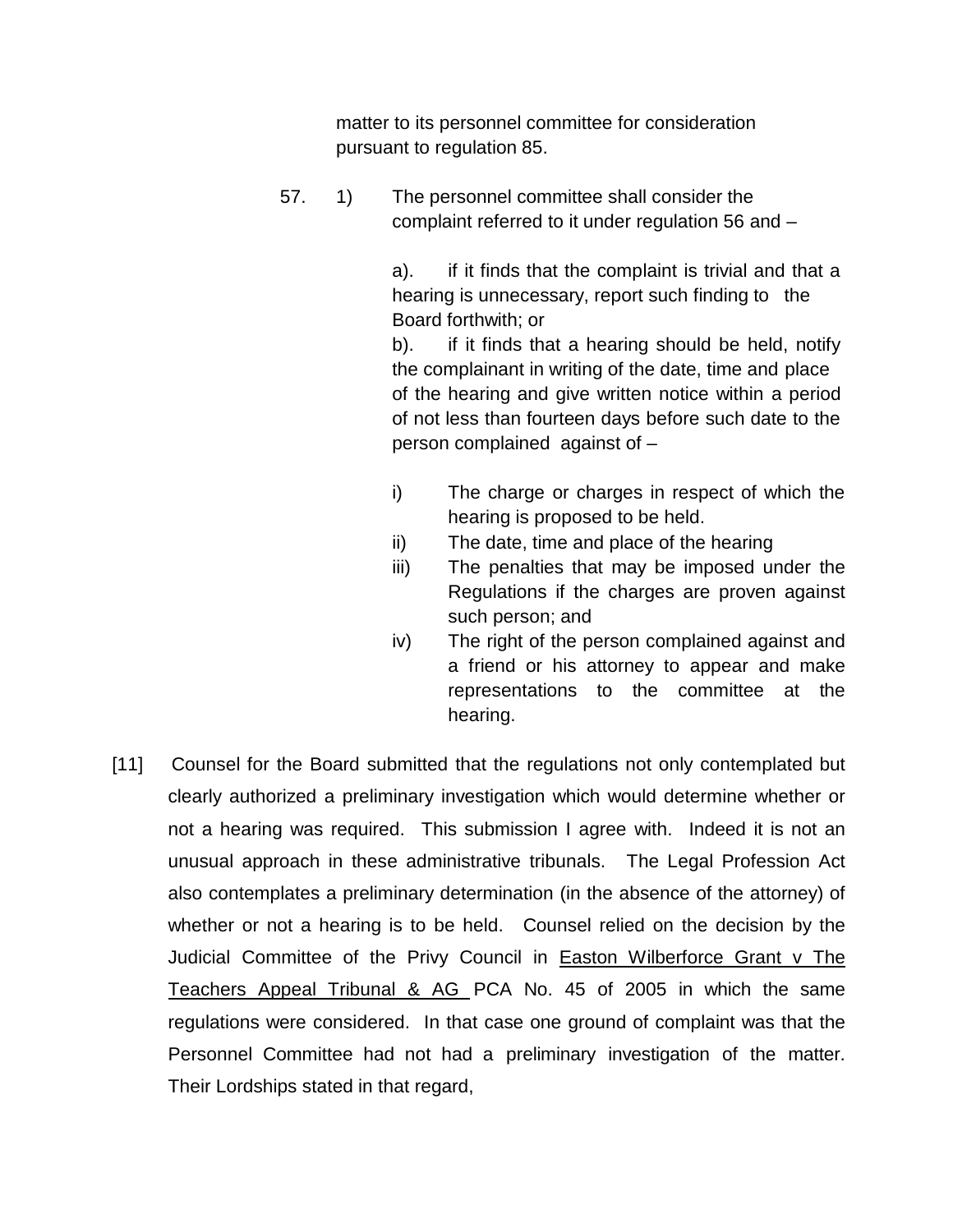"28. There is no more substance in the argument concerning the requirements in Regulation 57(1) that the Personnel Committee is to consider whether the complaint is trivial and that a hearing is unnecessary. This is a provision designed as a filter mechanism, not uncommonly found in disciplinary codes, which obviates the need for the committee to spend time giving extended consideration to unfounded complaints. The fact that the Personnel Committee had in October 1998 given a full hearing to the complaints and the appellants defence to them, and proceeded to repeat this procedure in May 1999, is an unequivocal indication that it did not regard them as trivial or unfounded and that it did not consider that Regulation 57(1)(a) applied to them. Their Lordships do not consider that the committee was required in those circumstances to hold a special hearing to see whether Regulation (57) (1) (a) applied to them. Their Lordships do not consider that the committee was required in these circumstances to hold a special hearing to see whether Regulation 57(1)(a) should be applied. They also reject the appellant's complaint that the principal's letters did not constitute sufficient information about the charges being brought."

[12] I therefore reject this ground also. The Personnel Committee were entitled to conduct an ex parte and preliminary consideration of the matter. Having done so they recommended that a hearing be held. It is true that the Committee's words as recorded in the minutes of the  $19<sup>th</sup>$  April 2012 are rather didactic and appear to refer to a final rather than a prima facie finding. However having regard to the Claimant's response at the hearing, which was an admission that he had not prepared lesson plans in writing nor had he submitted them when requested, it is difficult to imagine the effect of any 'prejudging' of the issues. There was at the end of the day no contest from the Defendant to the substance of the allegations.

#### [13] The decision was based upon a reversal of the burden of proof

The submission of claimant's counsel is that at the hearing the Committee placed the onus on the Claimant to absolve himself. The Board denies that this occurred and says that the committee merely invited the claimant to give a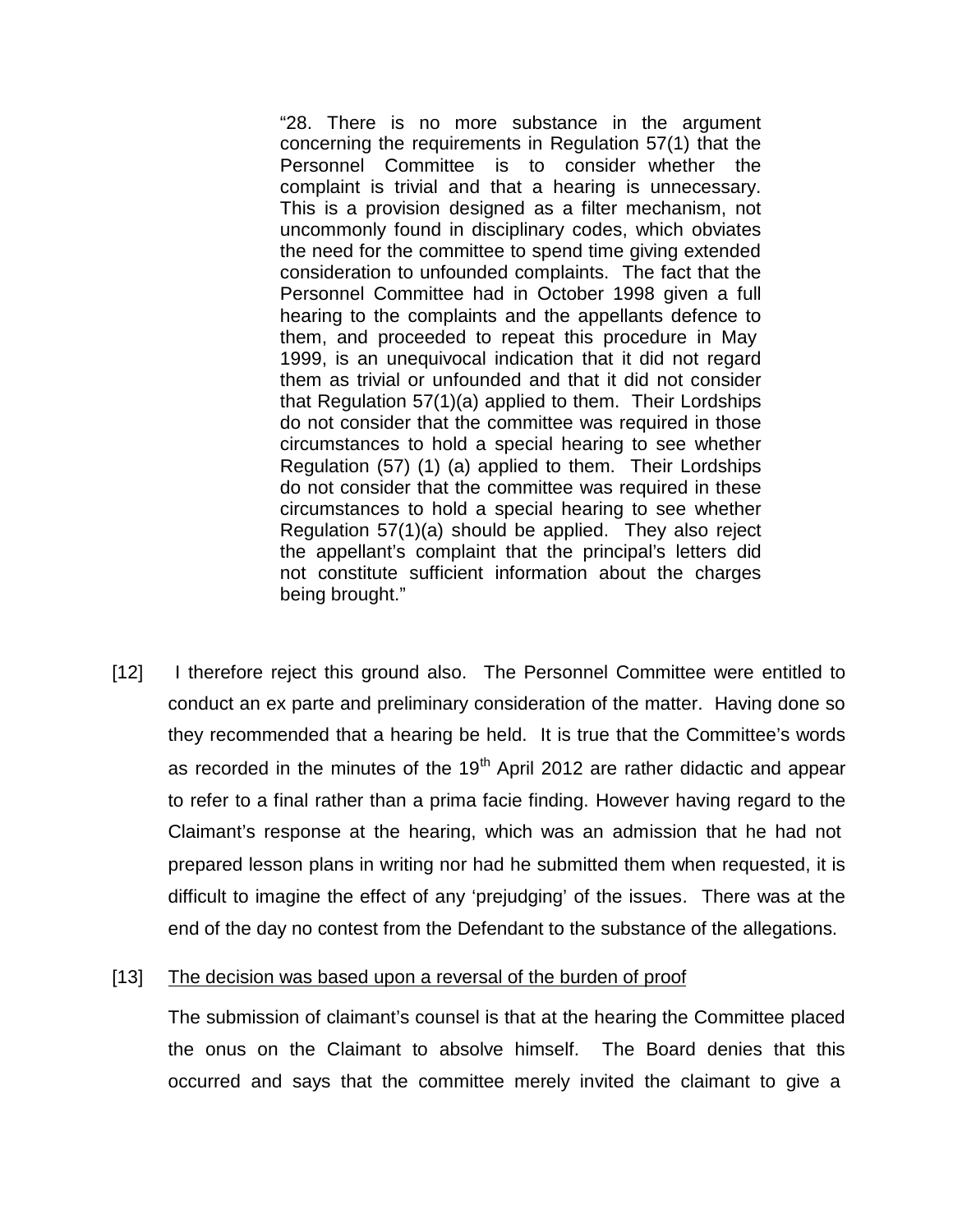response to the charges. Again I agree with the submission of counsel representing the Board. The tribunal is not a court, it is not staffed by judges and it is by nature (and design) free of many of the formalities. Nevertheless it is clear on a reading of the minutes that the Personnel Committee was first of all interested in the Claimant's response to the charge. When that response took the form of an admission, the committee then concerned itself with obtaining from the Claimant an explanation of his words in the admission, and, of his reason for not submitting written lesson plans. Far from reversing a burden of proof and acting unfairly it appears to me that the Committee was patient careful and fair in the conduct of the hearing.

[14] The committee relied upon documentation which had not been supplied to the complainant prior to the hearing namely his assessment for 2010.

It is true that the assessment of 2010 was considered by the Committee although not provided to the Claimant prior to the hearing. However, in the course of the hearing the minutes record that-

> "Mr. Housen read from the last evaluation 2010 "after much discussion of the issue, the teacher would submit lesson plans as required by the school."

Mr. Housen asked Mr. Haliwell if he agreed with that statement.

Mr. Haliwell said "yes."

It is therefore manifest that the material part of the assessment was brought to the claimant's attention and he admitted its accuracy. It was a document signed by him. He was also given an opportunity to speak to and explain it. I find no merit in this ground.

## [15] The decision was made based on the recommendations of the personnel Committee without the applicant being given an opportunity to be heard.

The Claimant's submission is that the Board ought not to act on the recommendation of the Personnel Committee without giving the claimant a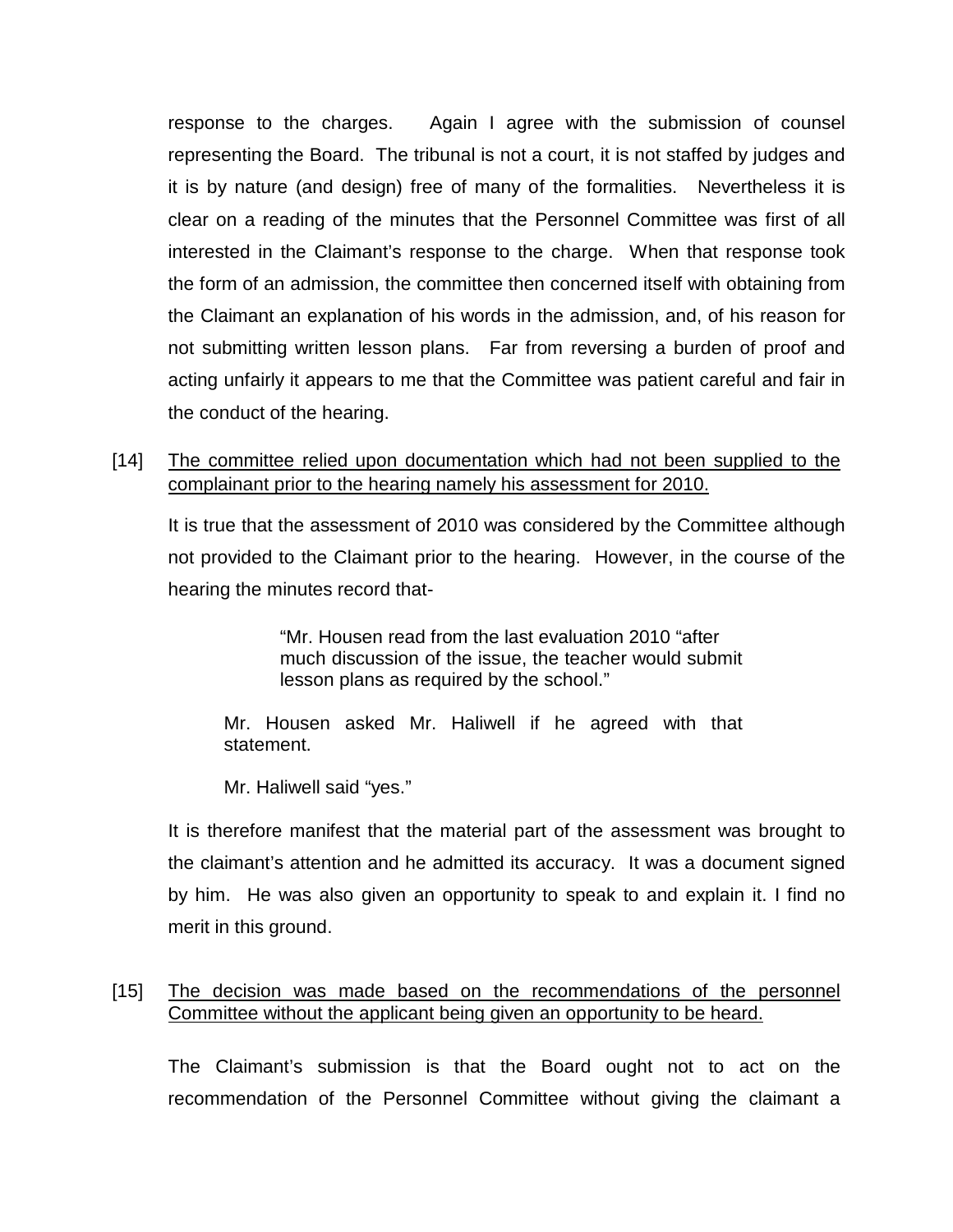hearing. If correct the submission would mean that the Regulations intended two hearings for the Claimant. It would militate against any saving in time or cost by having a personnel committee consider the matter and make a recommendation. The submission in any event flies in the face of the words of the Regulations which mandate that the Board

> "shall act on the recommendation as received from the personnel Committee, or as varied and agreed at the discretion of the Board." (Regulation 57(5).

I find that the Claimant is not as a matter of law or practice entitled to a further hearing before the School's Board.

## [16] The decision was made without consideration of the applicants record

The minutes of the Board meeting of the  $1<sup>st</sup>$  May 2012 do not make any reference to the Claimant's teaching record. However the Personnel Committee had before it and referred to the Claimant's assessment of 2010. The minutes of the 19<sup>th</sup> April (the Personnel Committee meeting) also noted the principal's review and assessment of the claimant's quality as a teacher. The Board by regulation 57(5) is obliged to act on the Personnel Committee's recommendations except as may be varied or agreed. The inference is clear that the Board saw no reason to depart from that obligation. This ground also fails.

## [17] The decision was made without a quorum being present.

The claimant's Counsel submitted that

- i) Eight members of the Board were present at the meeting of May  $1<sup>st</sup>$ 2012.
- ii) The principal was present but according to the minutes did not vote.
- iii) Three members of the Personnel Committee were present and did vote however they were not entitled to do so as each had a direct personal interest in the question to be voted on. This submitted the Claimant's Counsel was prohibited by Regulation 88(8) of the Education Regulations which provides: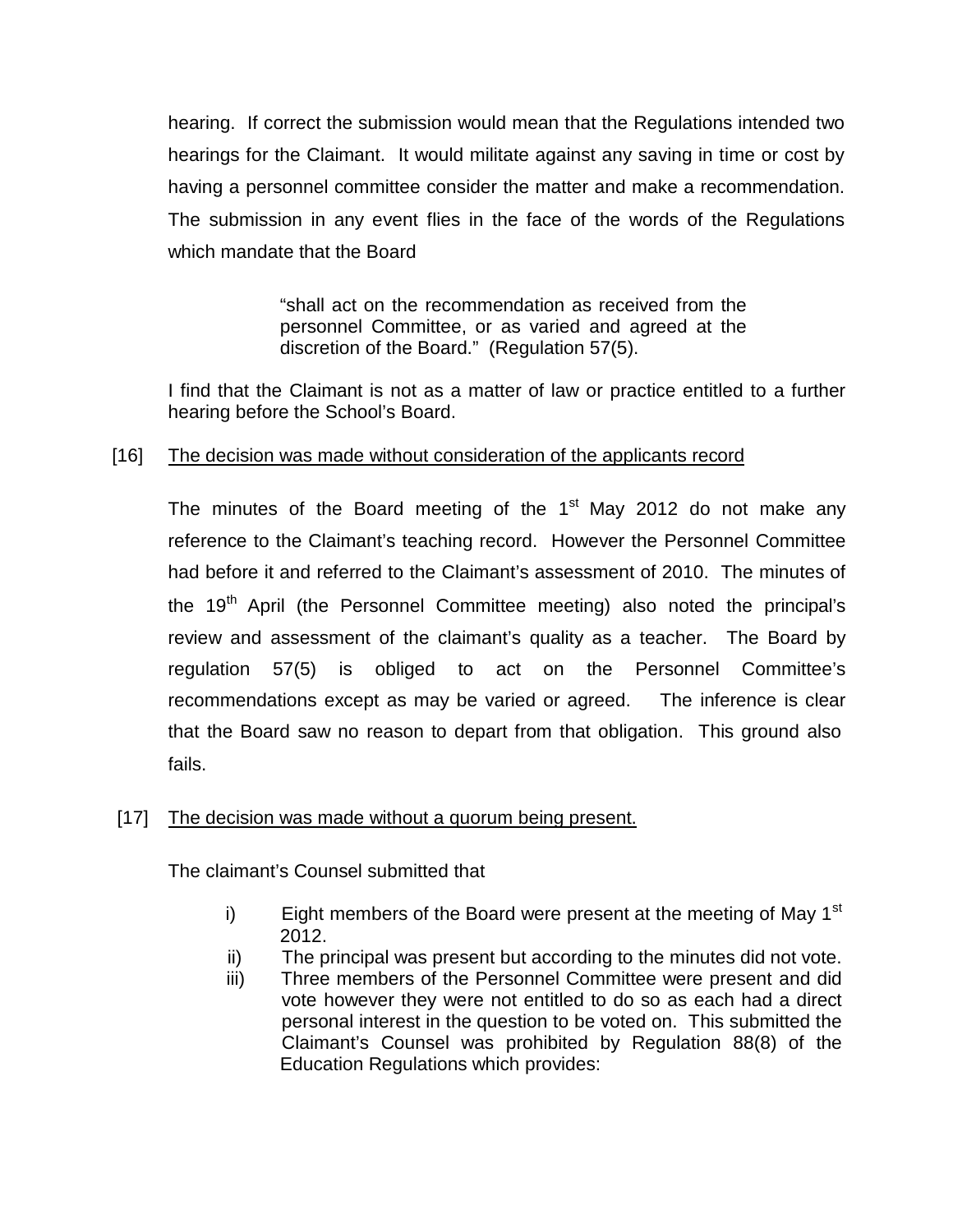"No member shall vote on any question in which he has a direct personal interest.'

- [18] Counsel for the Board submitted in reply that the members of the personnel committee had no "personal" interest in the matter within the meaning of the Regulations. The Regulations do not bar the Personal Committee members from sitting to deliberate on the matter when the Full Board sits to do so.
- [19] I agree with the submission of counsel for the Board. The scheme of the Regulations is clear and had it intended otherwise would have excepted the Personnel Committee members. However the Board is not sitting as an appeal from the Personnel Committee but merely to 'action' its recommendations except "as varied and agreed'[See Paragraph 15 above]. This clearly suggests that it was the intent that the Board members be present along with those of its membership who constituted the personnel committee. This ground is therefore without merit.
- [20] The decision was tainted with bias by the presence of the person laying the complaint against the claimant and members of the personnel committee who had made the recommendation.

In response to this assertion Counsel for the School's Board submitted,

"The only person in this instant matter that may be accused of having a personal interest in the complaint was the complainant, and the principal. The records reflect that the principal did not vote, nor did he participate in the discussions on the Applicant's situation at the Board meeting."

The evidence supports those submissions and I so find. In any event the Board was required to "act on" the Personnel Committee's recommendations and therefore any effect of the principal's presence could hardly have been more prejudicial than the regulatory stipulation. I therefore also reject this ground of complaint.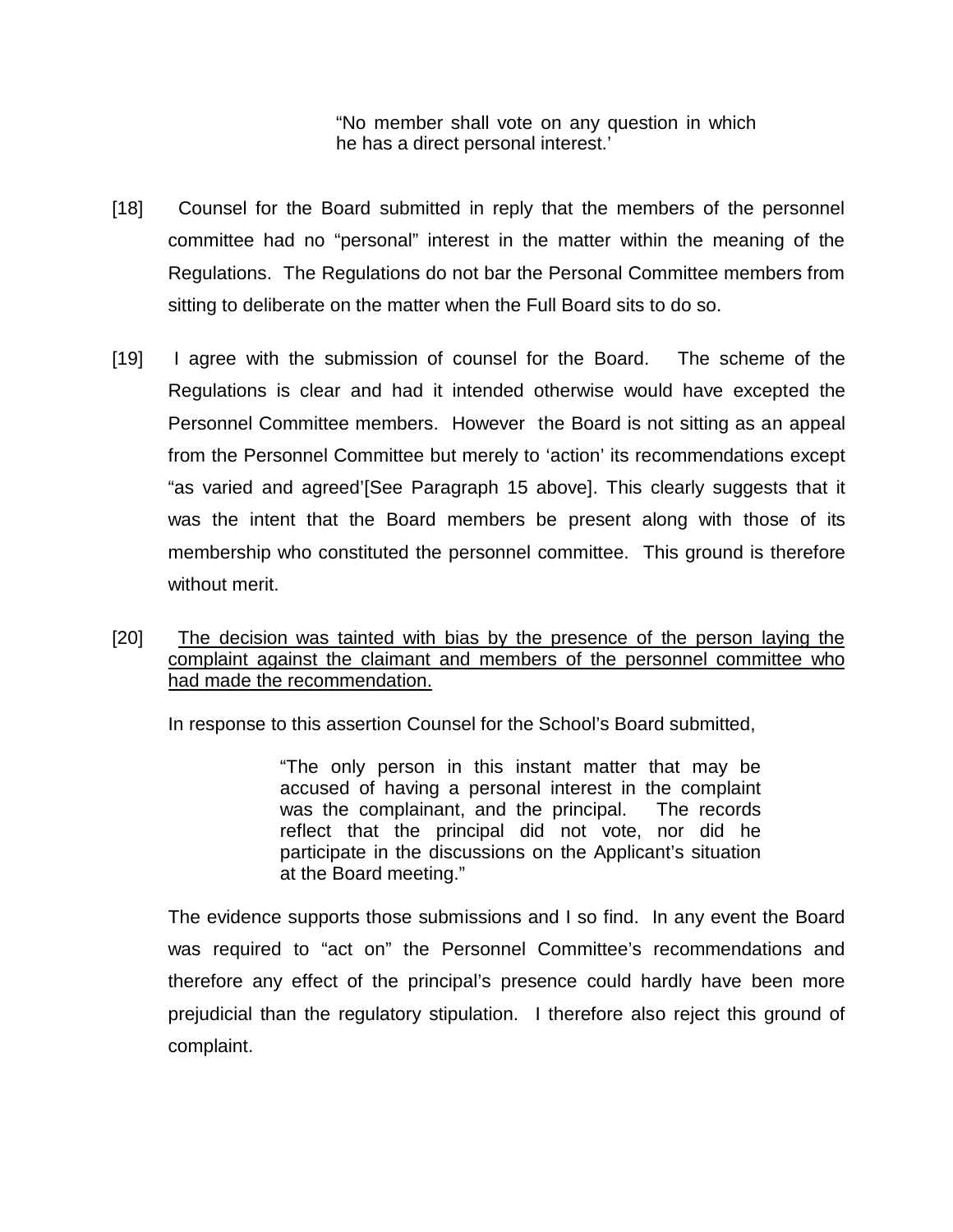## [21] The requirement that the Claimant submit lesson plans fortnightly was unreasonable and contrary to the provisions of the Education Act and Regulations.

It is not surprising that the Claimant's Counsel did not elaborate on this ground. It needs only to be stated to see its weakness. In the first place it is not for this court to determine what is a reasonable educational policy. The schools administration determined that lesson plans should be supplied and that request was communicated to the teachers. Nothing in the Act or Regulations provides or forbids them doing so. Indeed Schedule D 2(1) (a) and (b) of the Regulations suggests it is part of the duty of a Head of Department. This ground also fails.

- [22] Counsel for the Claimant submitted an additional ground. This is that the Education Regulations give no power to demote and therefore the Board acted *ultra vires*. I enquired of counsel whether he was saying that the only alternative was a dismissal. He answered in the affirmative.
- [23]. The submission has its genesis in what counsel submits are the categories of Teachers contained in Regulation 44 and Schedules A and D of the Education Regulations. Counsel submits that Regulation 44 provides:
	- $44 (1)$  Principals, vice-principals, heads of department and teachers with special responsibility shall perform such functions as are stipulated in Schedule D and teachers shall perform such duties as are assigned to them.
		- (2) In addition to regular teaching activities a teacher's duties shall include
			- a) developing lesson plans on a regular basis
			- b) evaluating and testing students
			- c) keeping adequate records of students' progress
			- d) the fostering of students' development on the personal and social level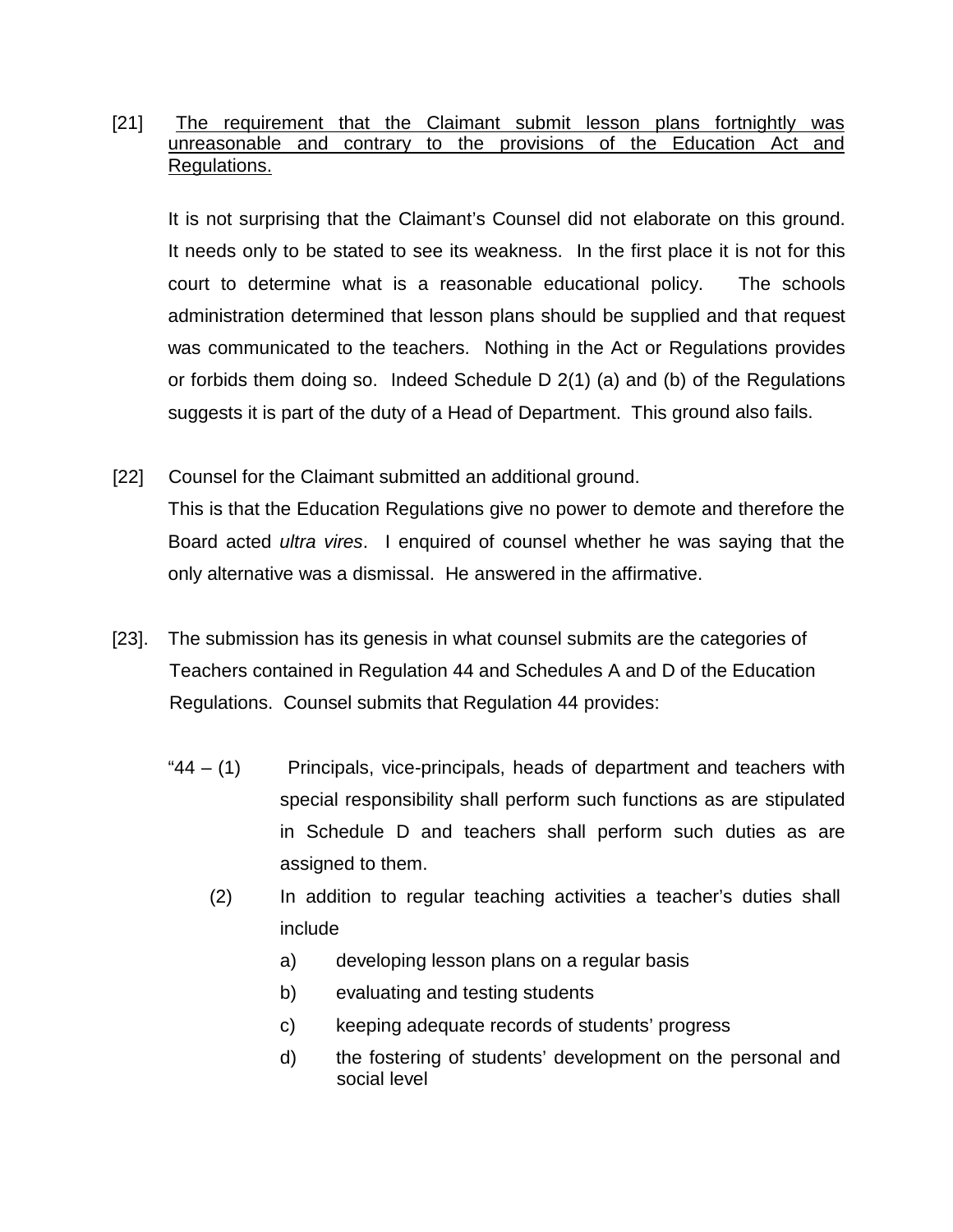e) performing such other duties as may be required by the principal or such member of staff as may be delegated responsibility by the principal.

Counsel further submits that Schedule A of the Regulations recognizes pre-trained teachers, trained teachers, Specialist Teacher, teachers with Special responsibility. Schedule B he says provides for the method of appointment of Principal, Vice-Principal and Teacher with Special responsibility. Counsel submitted that Schedule D outlines the duties and responsibilities of heads of departments, vice-principal and principal.

- 24. It is against that background Counsel submitted that regulations 55, 56 and 57 should be read. The sections the submission goes, applies to punishment to be accorded to teachers and is not applicable to principals, vice-principals or heads of department. Alternatively submitted counsel a "head of department" is not a teacher with special responsibility within the meaning of Regulation 57 (5) (b)(iii) and hence demotion is not a form of punishment open to the Board.
- 25. Section 57(5)(b)(iii) reads,

"The personnel committee shall report in writing to the Board Not later than fourteen days after the date of the enquiry –

- (a) ……
- (b) That the charges against the teacher have been proved and may recommend –
	- i) …
	- $ii)$  …
	- iii) that he be demoted if he holds a post of special responsibility; or
	- iv) …

and the Board shall act on the recommendation as received from the personnel committee or as varied and agreed at the discretion of the Board."

26. I do not agree with the submissions. In the first place it is clear that the word "teacher" is a generic term used throughout the Regulations and used in two senses in Section 44(1) and (2). Secondly, the Board of Management is given